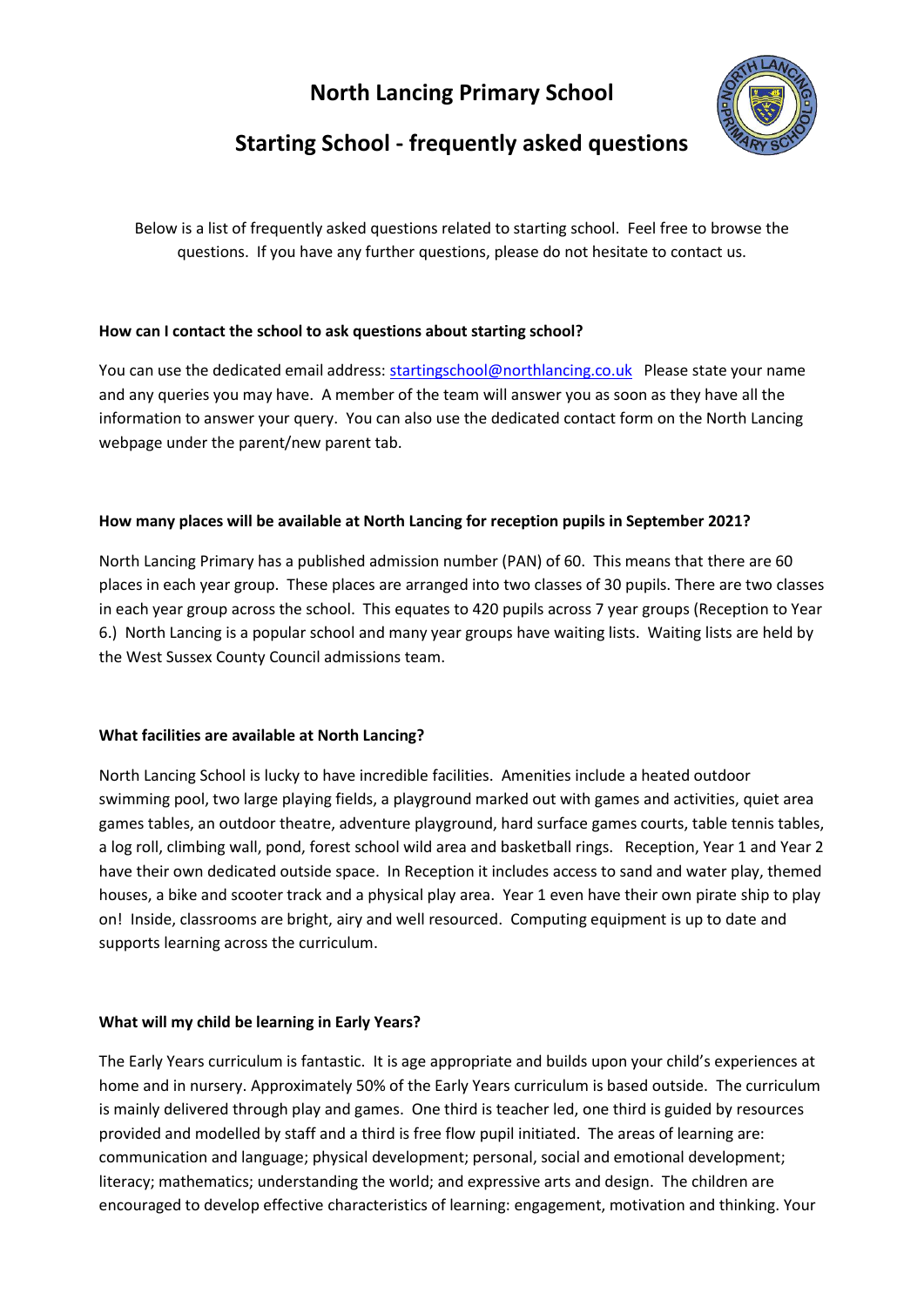child will be given opportunities to find out and explore, play with what they know, have a go at new things, become involved and develop concentration, persevere, enjoy achieving, have their own ideas, make links and choose things to do. Further information about the curriculum can be found on our dedicated Early Years website: [www.northlancingeyfs.co.uk](http://www.northlancingeyfs.co.uk/)

#### **Are there any specialist teachers or extra support that comes into school?**

At North Lancing, a specialist teacher is employed to teach music. Every class has an hour music lesson each week. Peripatetic teachers also come into the school to teach a range of musical instruments including saxophone, violin and guitar. The school also has a play therapist who works with children who have suffered trauma, adverse childhood experiences or require strategies to help manage everyday life more easily. A speech therapist also supports our own staff to assess and deliver speech and language programmes on a weekly basis. School staff excel in many areas of sport and art, so a variety of clubs are also offered. North Lancing has an incredible sporting record. We also aim to offer opportunities to explore a range of different sports, examples include archery, tri-golf, karate, judo, table tennis, netball, football, athletics, cricket, stoolball and street dance. We also employ a forest school leader. Opportunities for pupil premium children are provided to engage in forest school activities during the school day and a club is open to all pupils after school.

#### **Are children expected to complete learning at home?**

In Early Years we will be begin to teach your child to read. As with any new skill, reading requires practice. We will cover skills at school but send activities, games and books home to practice at home. As the children progress through school, they will be required to complete activities at home to support their learning at school. These activities help children to practice, use and retain new learning.

## **How will I know how my child is getting on at school?**

In Early Years we use a system called Tapestry to record your child's achievements and interactions. It allows us to share new learning and celebrate success. An account will be set up for you and you will be able to securely see photos, videos and comments relating to your child's learning at school. You will also be able to share things you do at home.

You will be offered two parents meetings each year to discuss how your child is progressing and will also receive a school report. As your child progresses through school, interim reports will also be provided. We love to celebrate success at North Lancing, holding weekly award celebrations. Children receive certificates and acknowledgements from their teachers and the Headteacher. Awards are presented for handwriting, reading progress, maths achievement and attendance. Children are also encouraged to share awards gained from activities and clubs outside of school in these special assemblies.

#### **How will the school communicate with me?**

We pride ourselves on being approachable and supportive. We know that working together as a team will be most productive for your child. A system called StudyBugs is used to communicate. A free app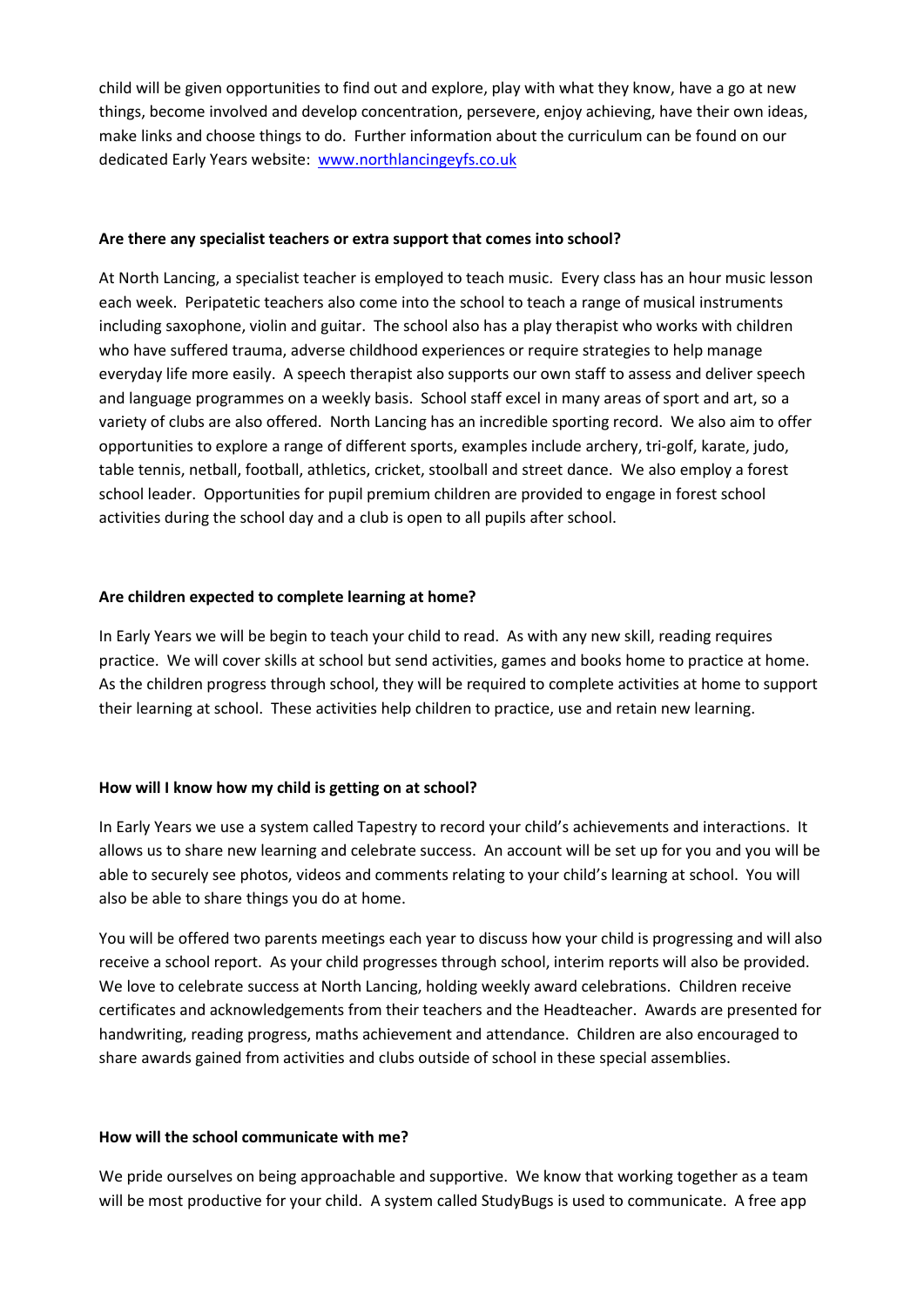can be downloaded and any messages, letters and supporting documents are sent directly to your phone. In Reception we use Tapestry to keep you up-to-date with your child's learning but also to send updates. In Year 1, 2 and 3 an app called Class DoJo is used. Year 4 to Year 6 have their own dedicated websites. This combined method allows us to offer age appropriate communication routes which also allow home-learning tasks and support groups to be provided.

#### **How is behaviour managed at the school?**

North Lancing has an inclusive ethos and staff throughout the school educate and support the children to interact positively with all members of the school community. Behaviour management is consistent, fair and positive. Children are encouraged to work together for both individual and class rewards and any students who struggle to conform are provided with boundaries and support to help them succeed. When children make mistakes, they are encouraged to learn from them. Pupils help and have high expectations of each other. They expect to be treated with kindness and respect and turn treat others in the same way. They work closely with staff to ensure the learning environment remains a happy, safe place to be. The school works closely with parents and carers to ensure that all children behave appropriately and can succeed in the school environment.

#### **What provision is there for meals at school?**

All pupils in Reception, Year 1 and Year 2 are eligible to receive a hot school meal free of charge. They also receive a free piece of fruit each day for a snack. Meals at North Lancing are provided by Chartwells. The current menu can be found at:

<https://westsussex.mealselector.co.uk/CSS/WestSussex/UploadedImages/SteamplicityV3sept20.png> We appreciate that children like some foods more than others, so we operate a flexible system at North Lancing. Children can opt for hot meals on all or just some days. Those who prefer, can bring a packed lunch to school. The children eat lunch in their classrooms. This is preferred as the children are familiar with the setting and their surroundings. Pupils up to the age of 5 are also offered free milk each day.

## **What are the chances of my child obtaining a place at North Lancing if we live outside of the catchment area?**

Currently 50% of the school population at North Lancing reside outside of the catchment area. This means that 30 places in each group have been allocated to children who do not live in catchment. There are 60 places available in reception at North Lancing in 2021. If there are less than 60 applicants for these places, then all applicants should be offered a place. If there are more than 60 applicants, the oversubscription criteria is then applied when allocating places. Admissions to the school are handled by West Sussex County Council. The oversubscription criteria for North Lancing can be found at: [https://www.westsussex.gov.uk/media/13180/west\\_sussex\\_oversubscription\\_criteria.pdf](https://www.westsussex.gov.uk/media/13180/west_sussex_oversubscription_criteria.pdf)